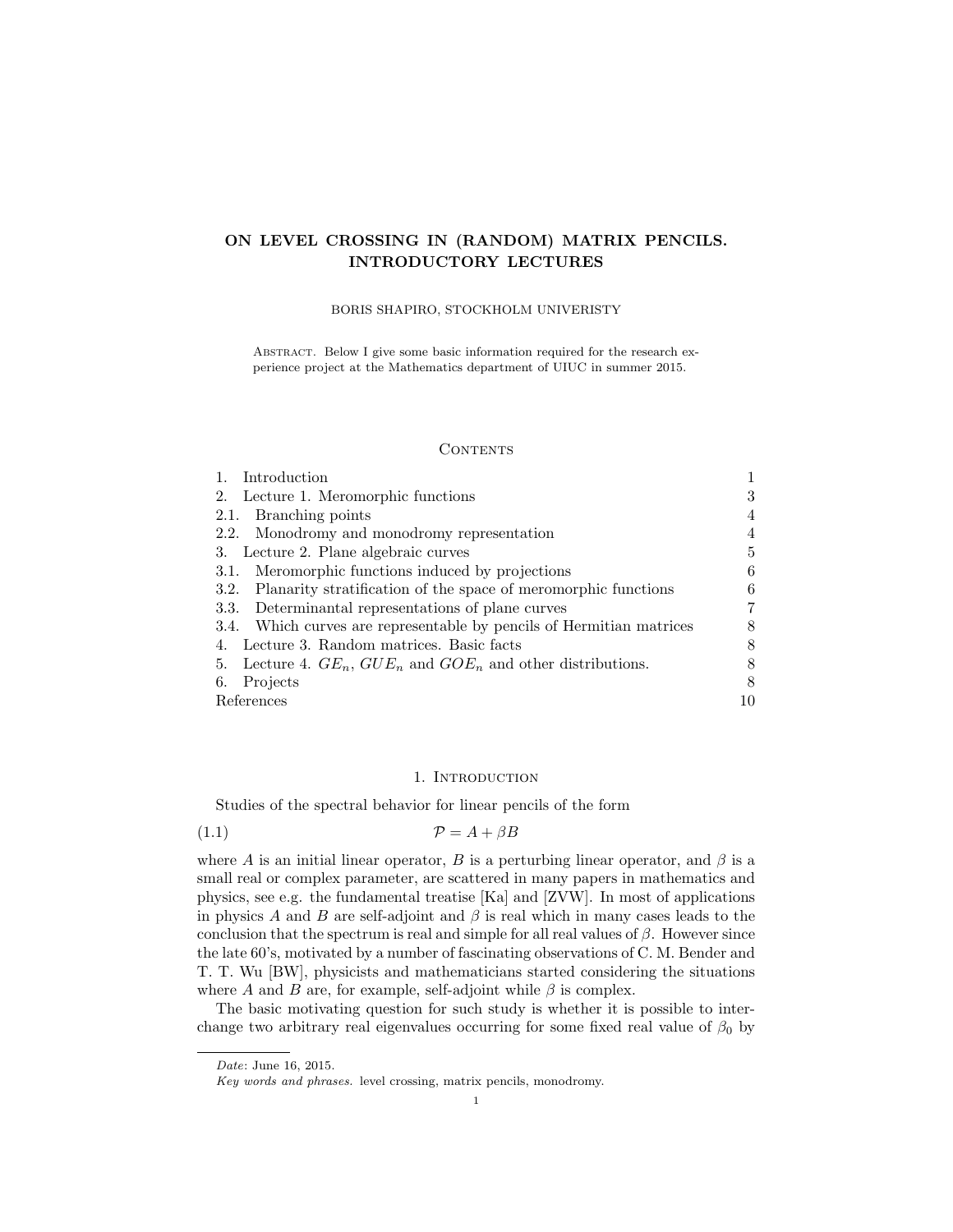2 B. SHAPIRO



FIGURE 1. The set of branching points for the quasi-exactly solvable sextic and quartic. The value of the discrete parameter equals 20.

allowing  $\beta$  to move in the complex plane, or, in other words, whether the corresponding spectral surface  $S_{\mathcal{P}}$  is connected. Here the spectral surface  $S_{\mathcal{P}} \subset \mathbb{C}^2$  is the set of all pairs  $(\lambda, \beta) \in \mathbb{C}^2$  where  $\lambda$  is an eigenvalue of P with a given value of parameter  $\beta$ . In several important situations it is proven that  $S_{\mathcal{P}}$  is an analytic curve in  $\mathbb{C}^2$  given as the zero locus of an appropriate entire function in two variables called the spectral determinant. Important results in this direction were recently obtained in e.g. [EG] and [AG]. (For matrix pencils  $S_{\mathcal{P}}$  is an algebraic curve given by the obvious spectral equation (1.2).)

For large classes of linear pencils (1.1) there exists a discrete level crossing set  $\mathcal{B}_{\mathcal{P}} \subset \mathbb{C}$  consisting of all values of  $\alpha$  for which the spectrum of  $(1.1)$  is not simple. In other words,  $\mathcal{B}_{\mathcal{P}}$  is the set of all branching points for the projection of the spectral curve  $S_{\mathcal{P}}$  to the  $\alpha$ -plane. In particular, for generic matrix pencils (1.1) of size n the branching set  $\mathcal{B}_{\mathcal{P}}$  consists of  $n(n-1)$  points counting multiplicities. (It is convenient to consider  $\mathcal{B}_{\mathcal{P}}$  as a divisor in  $\mathbb{CP}^1$ .)

For many concrete pencils (1.1) of linear differential or matrix operators it is highly desirable to get the information about their level crossing sets  $\mathcal{B}_{\mathcal{P}}$  as well as about the monodromy of eigenvalues if the parameter  $\alpha$  runs over some loop in  $\mathbb{C} \setminus \mathcal{B}_{\mathcal{P}}$ , but the latter problem (especially its monodromy part) seems to be very hard, see examples below.

For matrix pencils with Hermitian  $A$  and  $B$  studies of the corresponding spectral surfaces and their branching points are related to the so-called Lax conjecture, see e.g. [?] and determinantal representations of polynomials [PlVi]. It turns out that one can explicitly characterize the class of real spectral determinants = real algebraic curves given by the equation

(1.2) 
$$
\Psi(\beta,\lambda) = \det(A + \beta B + \lambda I) = \det(\mathcal{P} + \lambda I) = 0,
$$

with arbitrary Hermitian  $A$  and  $B$  of some size n. (Obviously  $(1.2)$  defines a plane algebraic curve of degree  $n$ .) For complex-valued square matrices  $A$  and  $B$  of a given size n it was already shown in 1902 by A. C. Dixon [Di] that any plane complex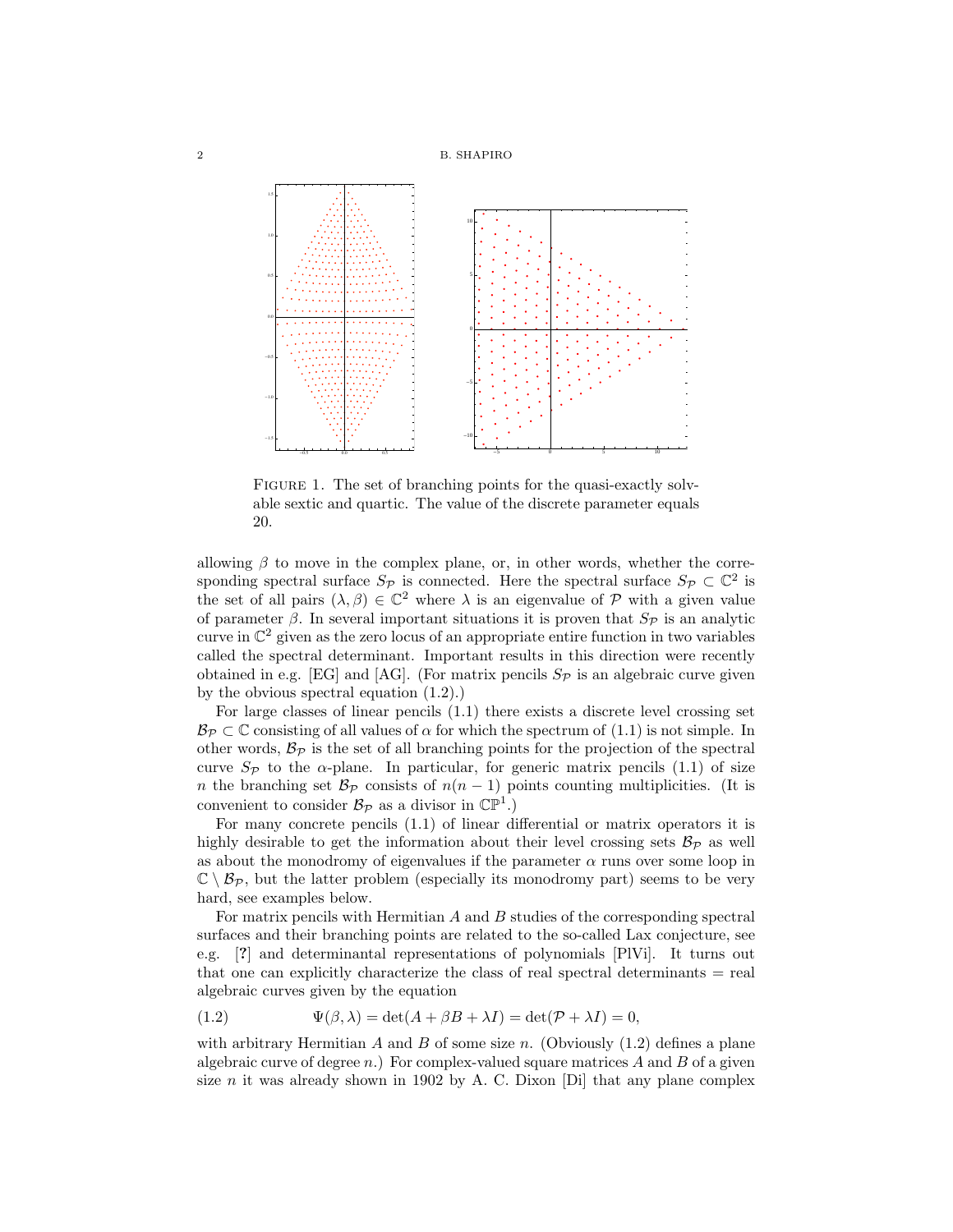

Figure 2. The set of branching points for the truncated Mathieu operator.

algebraic curve of degree n can be represented by  $(1.2)$  and he also found out how many different determinantal representations there exist for a generic plane curve of degree n.

Observe also that level crossing loci  $B_{\mathcal{P}}$  which can appear as the sets of branching points of complex plane curves of degree  $n$  (or, equivalently, of representations  $(1.1)$ ) contain  $n(n-1)$  points but depend only on  $\binom{n+2}{2} - 4 = \frac{n^2 + 3n - 6}{2}$  parameters. This means that starting with  $n = 4$  there exist some complicated relations among the branching points. The first non-trivial case  $n = 4$  there exists one relation on the 12 points in the level crossing set, i.e. they form a fascinating hypersurface in  $\mathbb{CP}^{12}$ which iwas considered in [Va]. Observe that the degree of this hypersurface equals 3762.

# 2. Lecture 1. Meromorphic functions

In what follows by a Riemann surface we will always mean a compact connected orientable 2-dimensional manifold with a Riemann metric, see [Fo]. For any such metric there exists a unique complex structure adjusted to the Riemann metric metric there exists a unique complex structure adjusted to the Kiemann metric (which means that at each point the operator of multiplication by  $\sqrt{-1}$  coincides with the rotation by  $\pi/2$  in the Riemann metric?) The genus  $g(\mathcal{R})$  (=number of handles) of a Riemann surface  $\mathcal R$  is defined as  $g(\mathcal R) = \frac{2-\chi(\mathcal R)}{2}$ , where  $\chi(\mathcal R)$  is the Euler characteristic of R, i.e.  $\chi(\mathcal{R}) = \sum_{j=0}^{2} (-1)^{j} \dim H^{j}(\mathcal{R}, \mathbb{R}), H^{j}(\mathcal{R}, \mathbb{R})$  being the *j*-th cohomology group of  $R$  with real coefficients.

**Definition 1.** A meromorphic function  $f : \mathcal{R} \to \mathbb{C}P^1$  is an arbitrary holomorphic map from a Riemann surface R to the projective line  $\mathbb{C}P^1$ . By the **degree**  $d(f)$  of a meromorphic function f we mean the number of points in  $f^{-1}(z)$  counted with multiplicities, where z is an arbitrary point in  $\mathbb{C}P^1$  (which is the same as the number of points in  $f^{-1}(z)$  for almost all but finitely many points in  $\mathbb{C}P^1$ ). The degree can be also defined purely algebraically as the degree of extension of the fields  $\mathbb{C}(\mathbb{C}P^1) \subset \mathbb{C}(\mathcal{R})$  where the field inclusion is induced by f. (Here  $\mathbb{C}(\mathcal{R})$  is the field of all meromorphic functions on  $\mathcal R$  and  $\mathbb C(\mathbb C P^1)$  is the field of all meromorphic=rational functions on  $\mathbb{C}P^1$ .)

Existence of meromorphic functions on an arbitrary Riemann surface is a deep analytic result going back to H.Weyl, see e.g. [Mi].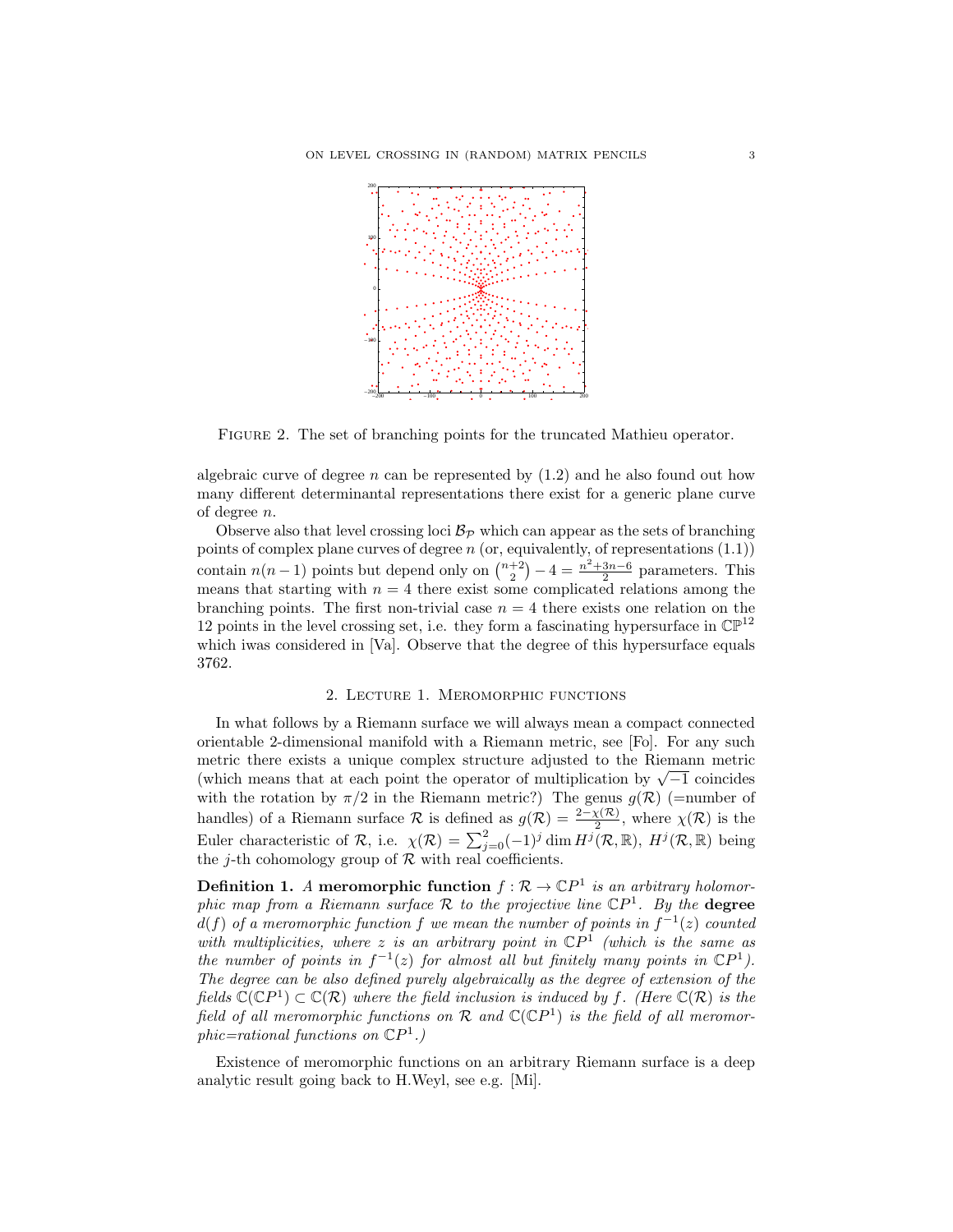## 2.1. Branching points.

**Definition 2.** Given  $f : \mathcal{R} \to \mathbb{C}P^1$  of degree d, we say that  $z \in \mathbb{C}P^1$  is a **branch**ing point of f, if card $(f^{-1}(z)) < d$ . The union  $Br_f \subset \mathbb{C}P^1$  of all branching points of f is called its branching locus.

Observe that if f maps  $p \in \mathcal{R}$  to  $z \in \mathbb{C}P^1$ , then in appropriate local charts near p and z respectively, f is given by  $u \mapsto u^k$  for some positive integer k, called the **ramification index** of f at p. We denote the ramification index by  $ind_f(p)$ . Obviously, at all but finitely many points  $p \in \mathcal{R}$ ,  $ind_f(p) = 1$ .

**Definition 3.** Given  $f : \mathcal{R} \to \mathbb{C}P^1$  of degree d and its branching point  $z \in \mathbb{C}P^1$ , by a **profile** of z we mean the partition  $\mu(z) \vdash d$  obtained as the collection of all ramification indices for points in  $f^{-1}(z) \subset \mathcal{R}$ . A branching point  $z \in \mathbb{CP}^1$  of f is called simple if its profile is  $(2, 1, ..., 1) = (2, 1^{d-2})$ .

The following well-known basic result is extremely useful.

**Proposition 1** (Riemann-Hurwitz formula). For any holomorphic map  $f : \mathcal{R}_1 \rightarrow$  $\mathcal{R}_2$  of degree d, where  $\mathcal{R}_1$  and  $\mathcal{R}_2$  are two Riemann surfaces,

(2.1) 
$$
\chi(\mathcal{R}_1) = d\chi(R_2) - \sum_{p \in \mathcal{R}_1} (ind_f(p) - 1).
$$

In particular, for a meromorphich function  $f : \mathcal{R} \to \mathbb{C}P^1$  of degree d with only simple branching points, their number equals  $2d + 2g(\mathcal{R}) - 2$ .

2.2. Monodromy and monodromy representation. Given a meromorphic function  $f: \mathcal{R} \to \mathbb{C}P^1$  of degree d, consider a (base) point  $b \in \mathbb{C}P^1$  which is not a branching point of f, i.e.  $b \notin Br_f$ . Then  $f^{-1}(b) \subset \mathcal{R}$  has cardinality d. Now for any oriented loop  $\gamma$  in  $\mathbb{C}P^1 \setminus Br(f)$  based at b, (i.e. starting and ending at b,) we can consider its complete preimage  $f^{-1}(\gamma)$  which consists of d disjoint (except for the endpoints) oriented segments in  $R$  starting and ending at points of  $f^{-1}(b)$ . In fact, we get a well-defined permutation perm<sub> $\gamma$ </sub> of points in  $f^{-1}(b)$  (by assigning to the starting point of each segmant its endpoint) induced by  $q$  which is called the monodromy permutation of f along  $\gamma$ . In fact perm<sub>γ</sub> depends only on the homotopy class of  $\gamma$  inside the fundamental group  $\pi_1(\mathbb{C}P^1 \setminus Br_f)$ . (The latter group is a free group with card  $(Br(f))-2$  generators.) Additionally if  $\gamma = \gamma_1 \times \gamma_2$ is the product of two loops in  $\pi_1(\mathbb{C}P^1 \setminus Br_f)$ , then  $\text{perm}_{\gamma} = \text{perm}_{\gamma_1} \times \text{perm}_{\gamma_2}$ . In other words, we get a homomorophism

$$
\rho_f: \pi_1(\mathbb{C}P^1 \setminus Br_f) \to Symm(f^{-1}(b)),
$$

where  $Symm(f^{-1}(b))$  is the group of all permutations of all d points in  $Br_f$ , i.e. in other words,  $Symm(f^{-1}(b))$  is isomorphic to  $Symm_d$  which is the symmetric group on d elements. The homomorphism  $\rho$  is called the **monodromy representation** of the meromorphic function f and its image in  $Symm(f^{-1}(b))$  is called the monodromy group of  $f$ .

The next result of B.Riemann is widely used.

**Proposition 2** (Riemman's existence theorem). Let  $\mathcal{R}_1$  and  $\mathcal{R}_2$  be two Riemann surfaces. Given a d-sheeted covering  $f : \mathcal{R}_1 \to \mathcal{R}_2$  with branching locus  $Br_f =$  $\{z_1, ..., z_n\} \subset \mathcal{R}_2$ , there is a homomorphism

$$
\rho: \pi_1(\mathcal{R}_2 \setminus Br_f,.) \to Symm_d,
$$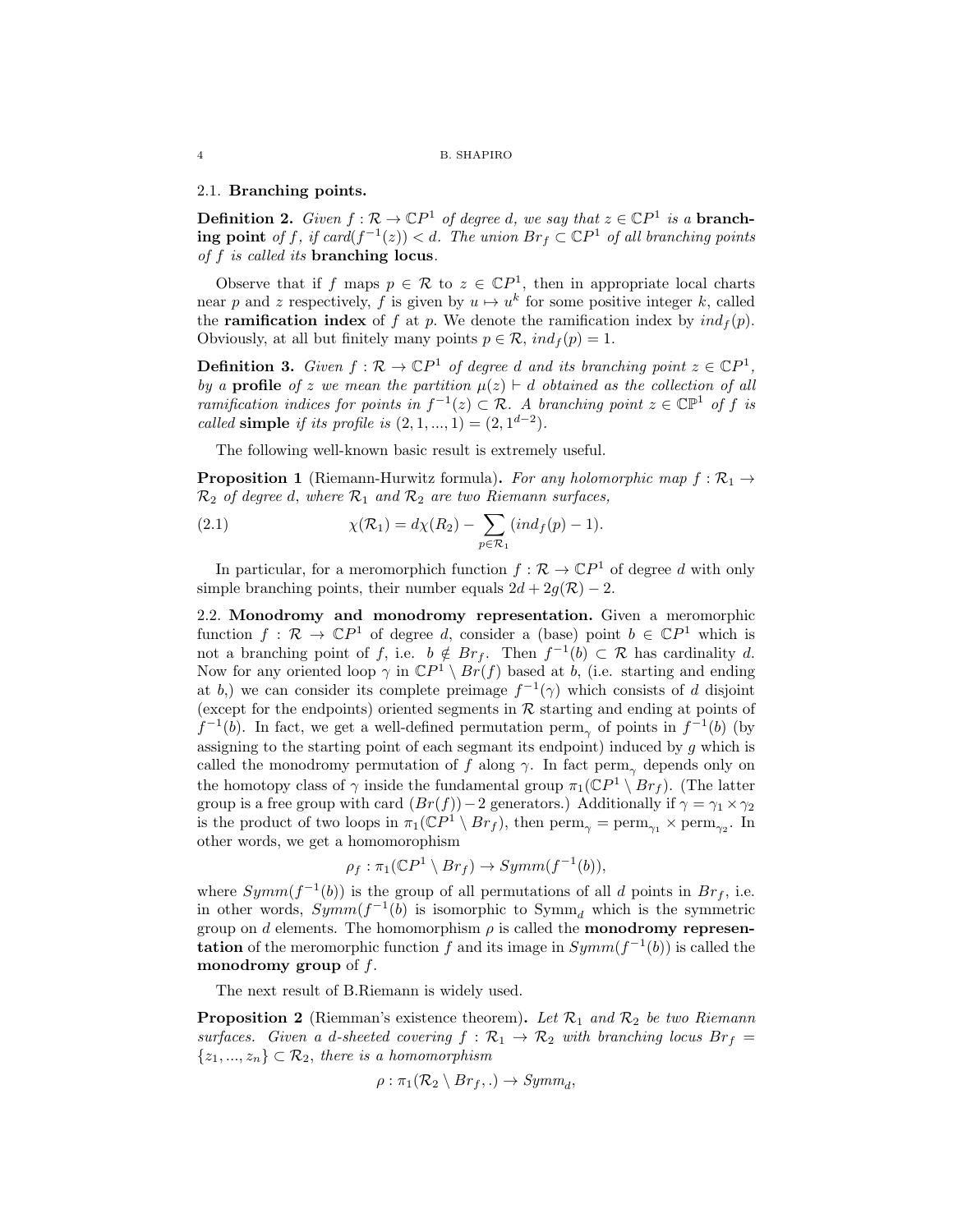determined up to an inner automorphism (i.e. two homomorphism  $\rho_1, \rho_2$  are equivalent if there exists  $\sigma \in Symm_d$  such that  $\rho_2(g) = \sigma \rho_1(g) \sigma^{-1}$  for all  $g \in$  $\pi_1(\mathcal{R}_2 \setminus Br_f, \ldots)$ . Conversely, given a monodromy representation

$$
\rho : \pi_1(\mathcal{R}_2 \setminus Br,.) \to Symm_d,
$$

there is a unique branched covering  $f : \mathcal{R}_1 \to \mathcal{R}_2$  with branched set contained in Br. Here Br is some finite subset of  $\mathcal{R}_2$ .

More infomation and details about this topic can be found in e.g. [On] which is posted on the program's webpage.

## 3. Lecture 2. Plane algebraic curves

**Definition 4.** A plane (affine complex) algebraic curve  $\Gamma \subset \mathbb{C}^2$  is the zero locus of a non-constant bivariate polynomial  $P(x, y) = 0$ . (Here  $(x, y)$  are some chosen coordinates in  $\mathbb{C}^2$ .) The degree of  $P(x, y)$  is called the degree of  $\Gamma$  and it coincides with the number of points (counted with multiplicities) in which a generic affine line intersects Γ. Analogously, a plane (projective complex) algebraic curve  $\Gamma \subset \mathbb{C}P^2$  is the zero locus of a non-constant trivariate homogeneous polynomial  $P(X, Y, Z) = 0$ considered projectively. (Here  $(X : Y : Z)$  are some chosen homogeneous coordinates in  $\mathbb{C}P^2$ .) IF  $P(x, y)$  (resp.  $P(X, Y, Z)$ ) is a real-valued polynomial, the corresponding curve is called real. A plane curve is called reduced if it has no multiple components, i.e. its defining polynomial has no multiple factors.

Numerous examples of plane algebraic curves are known since the time of ancient Greece. They have been studied for several centuries and are still one of the major topics in algebraic geometry. See e.g. [ACGH, BK, Mi, Wa].

Observe that for a generically chosen polynomial  $P(x, y)$  (resp.  $P(X, Y, Z)$ ), the corresponding plane algebraic curve is everywhere smooth, i.e. is diffeomorphic to a complex disk near any its point. On the other, hand there are also plenty of plane curves with singularities, i.e. having points where the gradient vector  $\left(\frac{\partial P(x,y)}{\partial x}, \frac{\partial P(x,y)}{\partial y}\right)$  vanishes. The most important of such singular points are the nodes, at which a curve locally looks like a cross  $xy = 0$ .

**Proposition 3.** The genus of a smooth plane projective curve of degree d equals  $\binom{d-1}{2}$ .

To any (singular) plane projective curve  $\Gamma \subset \mathbb{C}P^2$ , one can associate its normalization  $\widehat{\Gamma}$  which is a smooth compact Riemann surface birationally equivalent to Γ, i.e. there exists an isomorphism (biholomorphic map) between  $\Gamma$  and  $\widetilde{\Gamma}$  with finitely many points removed.  $\hat{\Gamma}$  is uniquely defined as a Riemann surface. There exists a uniquely defined morphism  $\mathfrak{n} : \hat{\Gamma} \to \Gamma$ . (Obviously, the normalization of a smooth plane curve is the curve itself.)

The geometric genus  $g(\Gamma)$  of a (singular) projective curve  $\Gamma$  is by definition the (usual) genus of its normalization  $\Gamma$ .

Lemma 4. The geometric genus of a (singular) plane curve of degree d can be any number from 0 to  $\binom{d-1}{2}$ .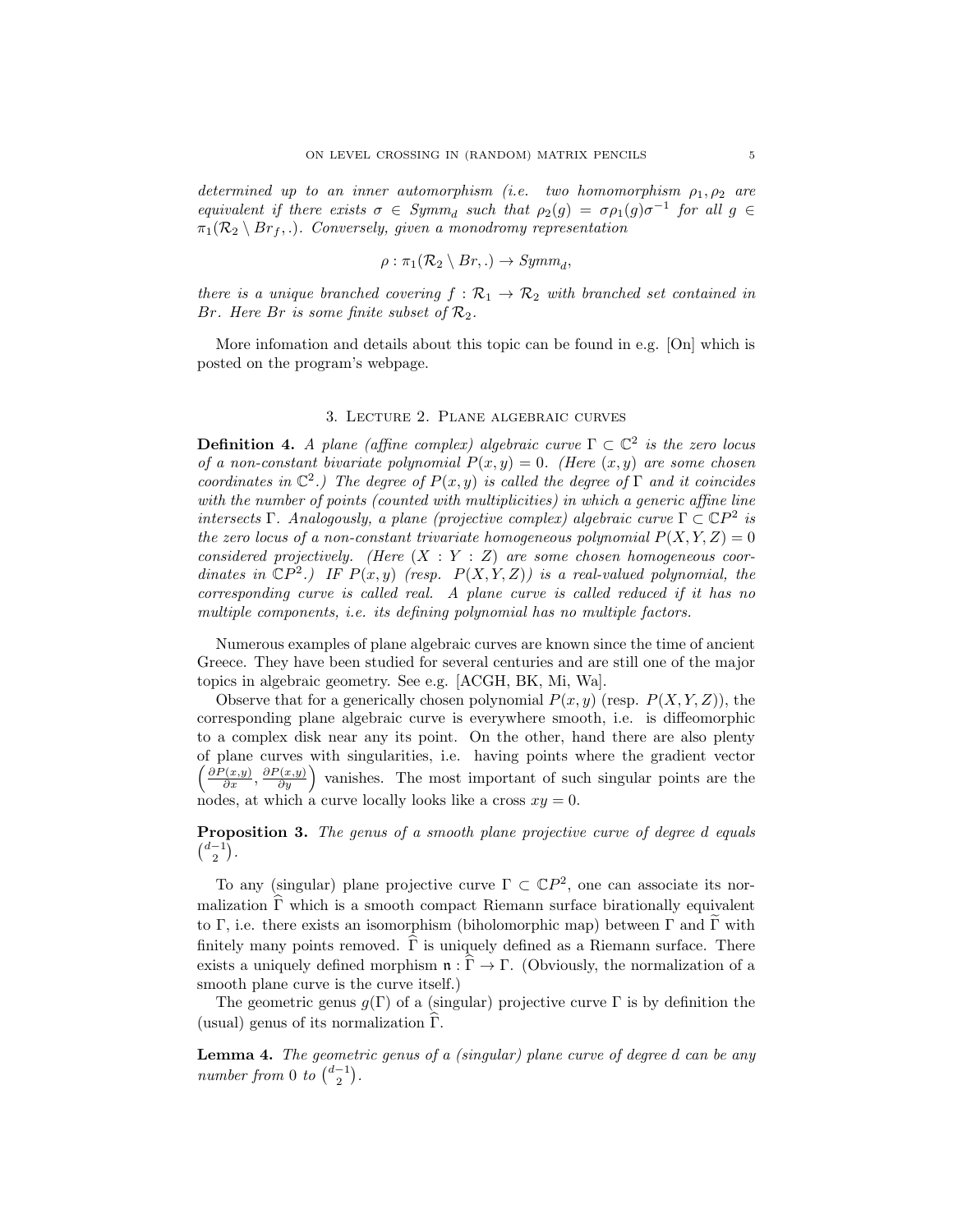3.1. Meromorphic functions induced by projections. Given a point  $p \in \mathbb{C}P^2$ , consider the set  $\mathbb{C}P_p^1$  of all lines in  $\mathbb{C}P^2$  passing through p. This set is isomorphic to  $\mathbb{C}P^1$ . There is an obvious projection  $\pi_p : \mathbb{C}P^2 \setminus p \to \mathbb{C}P_p^1$  obtained by assigning to each point  $q \in \mathbb{C}P^2 \setminus p$  the unique line passing through p and q.

Given a point  $p \in \mathbb{C}P^2$  and a reduced plane curve  $\Gamma \subset \mathbb{C}P^2$  having no line component passing through p, we associate to this pair  $(\Gamma, p)$  the meromorphic function  $pr_p : \widehat{\Gamma} \to \mathbb{C}P^1$  as follows. If  $p \notin \Gamma$ , then we restrict  $\pi_p$  to  $\Gamma$  and then (if  $\Gamma$  is singular) lift this projection to  $\widehat{\Gamma}$  by composing it with **n**. If  $p \in \Gamma$ , then we restrict  $\pi_p$  to  $\Gamma \setminus p$ . Such a holomorphic map uniquely lifts to  $\widehat{\Gamma} \setminus \mathfrak{n}^{-1}(p)$  and then uniquely extends to the whole  $\widehat{\Gamma}$ . We denote this meromorphic function by  $\pi_p^{\Gamma}: \widetilde{\Gamma} \to \mathbb{C}P^1.$ 

Observe that if  $\Gamma$  has degree d and  $p \notin \Gamma$ , then deg  $\pi_p^{\Gamma} = d$ . But if  $p \in \Gamma$ , then  $\deg \pi_p^{\Gamma} = d - \text{mult}_{p}$ , where  $\text{mult}_{p}$  stands for the local multiplicity of  $\Gamma$  at p, i.e. the local multiplicity of the zeros of a univariate polynomial obtained by the restriction of the defining polynomials  $P(x, y)$  to a generic line passing through p.

**Lemma 5.** Given a smooth plane curve  $\Gamma$  of degree d and a generic point  $p \notin \Gamma$ , there exists  $d(d-1)$  tangent lines to Γ passing through p. In other words, the induced meromorphic function  $\pi_p^{\Gamma}$  has  $d(d-1)$  simple branching points.

**Proposition 6.** Any meromorphic function  $f : \mathcal{R} \to \mathbb{C}P^1$  on a closed Riemann surface R can be represented as  $f = \pi_p \circ \nu$  where  $\nu : \mathcal{R} \to \mathbb{C}P^2$  is a birational mapping of R to its image and  $\pi_p : \nu(R) \to \mathbb{C}P^1$  is the projection of the image curve  $\nu(\mathcal{R})$  from a point  $p \in \mathbb{C}P^2$  to the pencil of lines through p.

The following question is immediate.

**Problem 1.** Given a meromorphic function  $f : \mathcal{R} \to \mathbb{C}P^1$  can we always realize it as in Proposition 6 with deg  $\nu(\Gamma) = \deg f$ ?

But already not all meromorphic functions of degree 3 on smooth cubics as well as not all meromorphic functions of degree 4 on smooth quartics can be realized in such a way, see [On]. However, the following holds.

**Theorem 7.** Suppose that  $\Gamma \subset \mathbb{C}P^2$  is a smooth projective plane curve of degree  $d > 4$ . Then any meromorphic function  $f \mathcal{R} \to \mathbb{C}P^1$  of degree d can be realized as a linear projection  $\pi_p \mathcal{R} \to \mathbb{C}P^1$ .

3.2. Planarity stratification of the space of meromorphic functions. The next definition introduced in [OnSh] seems very natural.

**Definition 5.** The planarity defect pdef(f) of a meromorphic function  $f : \mathcal{R} \rightarrow$  $\mathbb{C}P^1$  equals

$$
pdef(f) := \min_{\nu} (\deg(\nu(\mathcal{R})) - \deg(f)
$$

such that  $f = \pi_p \circ \nu$  as above.

The small Hurwitz space of degree  $d$  functions of genus  $q$  curves is defined as:  $\mathcal{H}_{g,d} = \{f : \mathcal{R} \to \mathbb{C}P^1 | f \text{ has only simple branched points, } \deg f = d \geq 2, \text{ gen}(\mathcal{R}) = g \geq 0\}.$ Recall that  $\dim \mathcal{H}_{g,d}$  equals the number of (simple) branching points of a function from  $\mathcal{H}_{g,d}$  and is given by the formula

$$
\dim \mathcal{H}_{g,d} = 2d + 2g - 2.
$$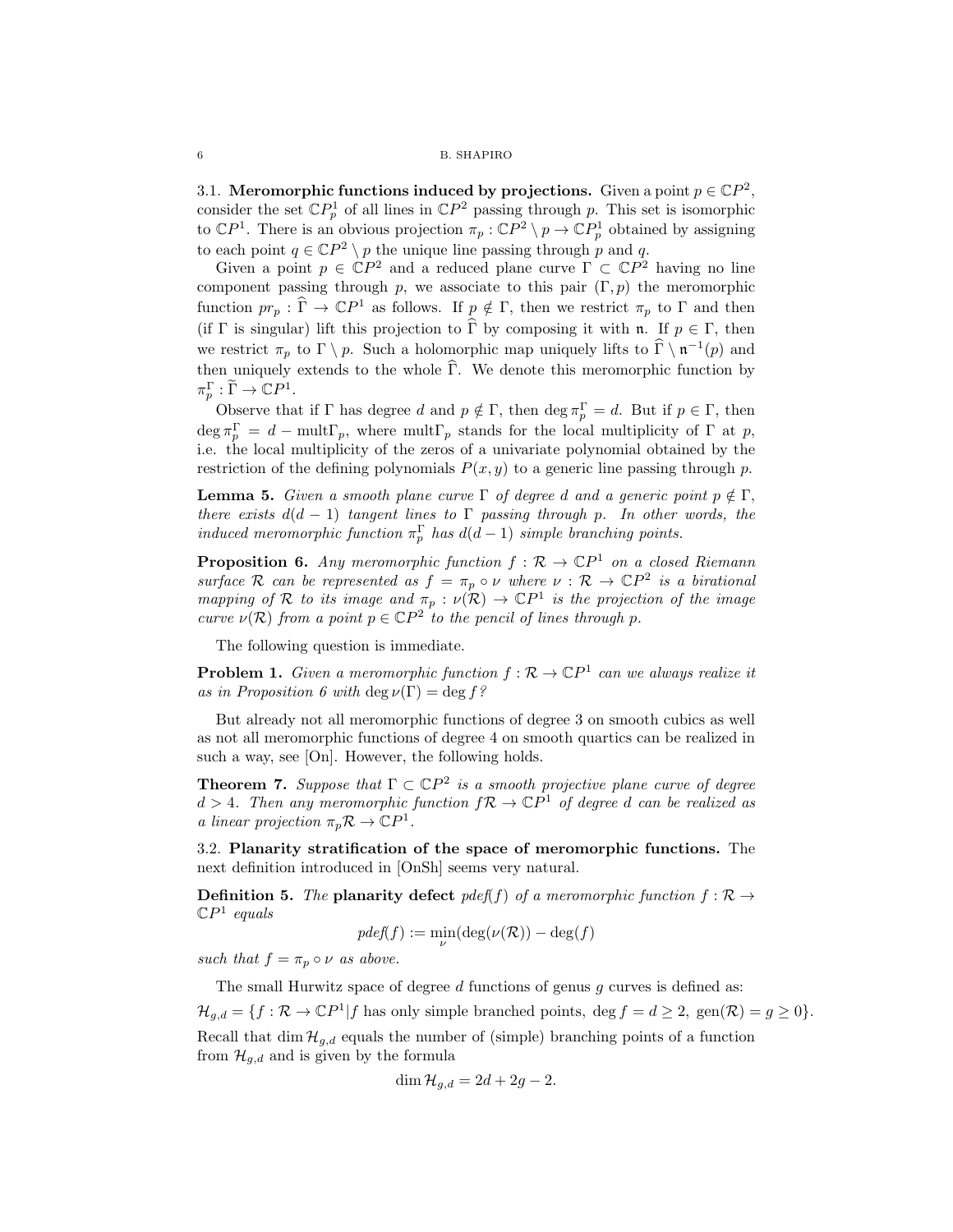Small Hurwitz spaces were introduced and studied in substantial details by Clebsch [1] and Hurwitz [Hu] at the end of the 19-th century as a tool of investigation of the moduli space  $\mathcal{M}_g$  of genus g curves.

Proposition 6 allows us to introduce the planarity stratification of  $\mathcal{H}_{q,d}$ :

(3.1) 
$$
\mathcal{H}_{g,d}^{m(g,d)} \subset \mathcal{H}_{g,d}^{m(g,d)+1} \subset \cdots \subset \mathcal{H}_{g,d}^{M(g,d)} = \mathcal{H}_{g,d},
$$

where  $\mathcal{H}_{g,d}^{l}$  consists of all meromorphic functions in  $\mathcal{H}_{g,d}$  whose planarity defect does not exceed l. Here  $m(q, d)$  (resp.  $M(q, d)$ ) is the minimal (resp. maximal) value of the planarity defect for degree  $d$  meromorphic functions with all simple branching points on curves of genus g.

We present some information about this stratification.

**Proposition 8.** For any pair  $(g, d)$  where  $g \ge 0$  and  $d \ge 2$ ,

(3.2) 
$$
m(g, d) = \min_{l \geq 0} {d + l - 1 \choose 2} - {l \choose 2} \geq g.
$$

which gives

(3.3) 
$$
m(g, d) = \max\left(0, \left\lceil \frac{g - \binom{d-1}{2}}{d-1} \right\rceil\right).
$$

Moreover the following result holds.

**Theorem 9.** In the above notation, given g, d and  $l \geq m(g,d)$ , the stratum  $\mathcal{H}_{g,d}^l$ is irreducible and its dimension is given by:

(3.4) 
$$
\dim \mathcal{H}_{g,d}^l = \min (3d + g + 2l - 4, 2d + 2g - 2).
$$

**Lemma 10.** Given  $g, d$  as above,

(3.5) 
$$
M(g, d) = \max\left(0, \left\lceil \frac{g - d + 2}{2} \right\rceil\right).
$$

In particular,  $m(q, d) = M(q, d) = 0$  if and only if  $d \geq q + 2$ .

3.3. Determinantal representations of plane curves. In our project we consider (affine) plane curves whose defining equations are given by

$$
P(\beta, \lambda) = \det(\lambda I + A + \beta B),
$$

where A and B are complex, Hermitian or real-symmetric matrices, and  $\beta \in \mathbb{C}$ . One can obviously, make the situation homogeneous by considering homogeneous pencils

(3.6) 
$$
P(\lambda, \alpha, \beta) = \det(\lambda I + \alpha A + \beta B).
$$

If matrices  $A$  and  $B$  have size  $n$ , then polynomial  $P$  (in both cases) will be of degree  $\overline{n}$ .

**Theorem 11.** Any plane complex curve  $\Gamma \subset \mathbb{C}P^2$  of degree n has a determinantal presentation (3.6). The number of such presentations equals the thetacharacteristics of Γ.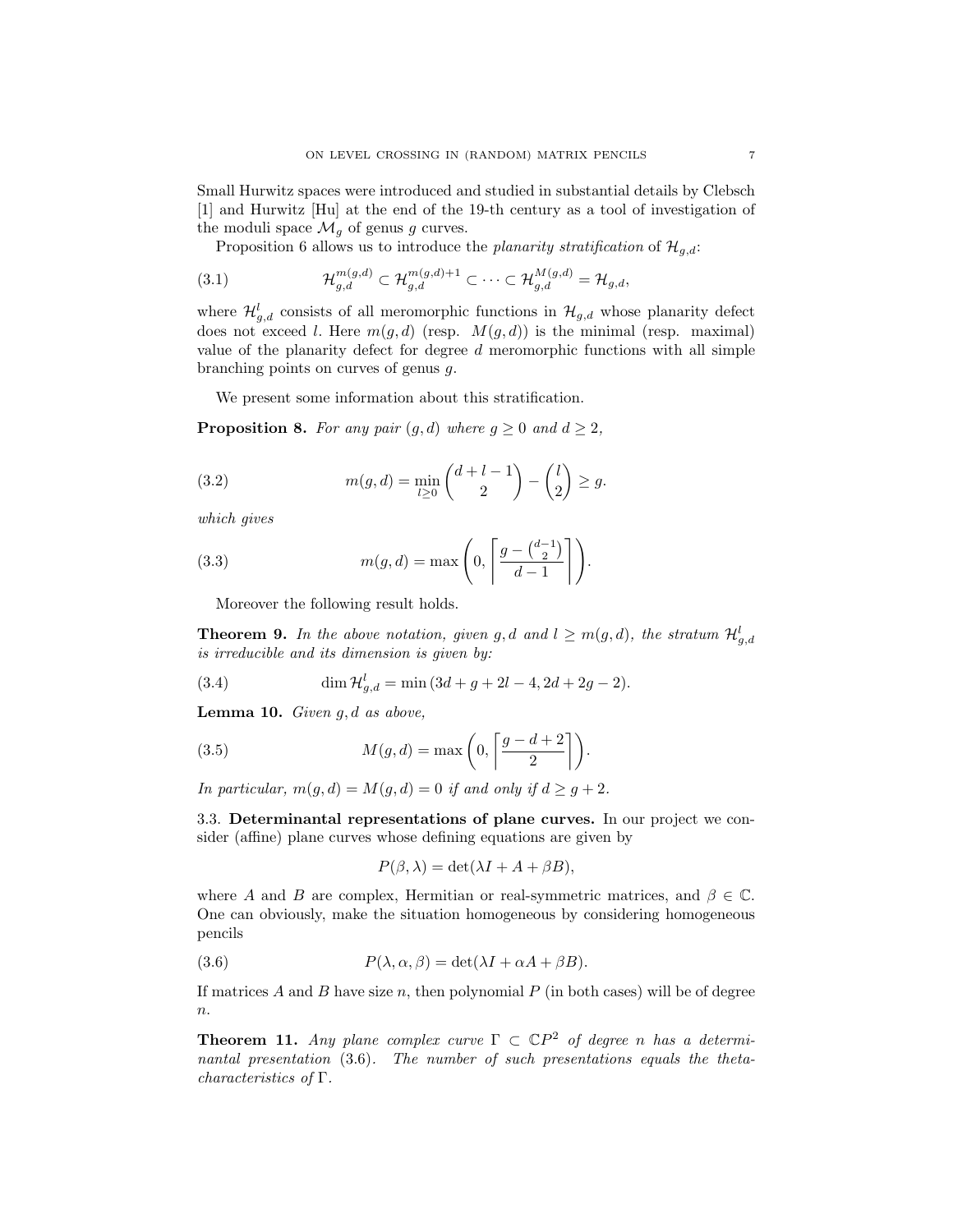#### 8 B. SHAPIRO

3.4. Which curves are representable by pencils of Hermitian matrices. Obeserve that if A and B are Hermitian or real-symmetric then  $P(\lambda, \alpha, \beta)$  is necessarily a real polynomial. If we instead of I allow any Hermitian or real-symmetric matrix, then any real trivariate homogeneous polynomial can be realized in such a way, see details in [Qu]. For  $(3.6)$  with Hermitian A an B, there is an obvious additional neccessary condition as follows.

**Definition 6.** A real homogeneous polynomial  $Q(x_1, \ldots, x_n)$  is called hyperbolic with respect to a vector  $\overline{v} \in \mathbb{R}^n \setminus 0$ , if for any vector  $\overline{x} \in \mathbb{R}^n$ , the univariate poynomial of the form  $Q_{\bar{x}}(t) = Q(\bar{x} + t\bar{v})$  has a real zeros (counted with multiplicities).

Since the spectrum of any Hermitian and real-symmetric matrix is real, the polynomial  $P(\lambda, \alpha, \beta)$  given by (3.6) is hyperbolic w.r.t  $(1, 0, 0)$ .

The following conjecture by P. Lax was proven in [LPR] with a reference to a previous work of V. Vinnikov.

**Conjecture 1** (P. Lax, 1958). A polynomial  $p(x, y, z)$  is hyperbolic of degree d with respect to the vector  $e = (1, 0, 0)$  and satisfies  $p(e) = 1$  if and only if there exist real-symmetric  $d \times d$ -matrices  $B, C$  such that p is given by

$$
p(x, y, z) = det(xI + yB + zC).
$$

4. Lecture 3. Random matrices. Basic facts

5. LECTURE 4.  $GE_n$ ,  $GUE_n$  and  $GOE_n$  and other distributions.

The main goal of our project is to study the distribution of brancihng points and monodromy representation in case when  $A$  and  $B$  are random complex, Hermitian or real-symmetric martices. In the above two lectures i will recall some basic information about random matrices mainly following Ch. 3-5 of [Me] and some material of [AGZ]. Random matrices appeared first in nuclear physics, see very intreresting discussion in Ch.1 of [Me].

## 6. PROJECTS

Project 1. Pencils of random matrices belonging to the Gaussian Ensemble.

Another natural distribution of matrices which might be easier to study in the (complex) Gaussian ensemble. In this case I can offer the following teo conjectures to study.

**Conjecture 2.** For any given size  $n \geq 2$ , if A and B are independently chosen from  $GE_n$  then the density of the branching points in  $\mathbb C$  is given by

$$
\mathcal{P}(\alpha,\bar{\alpha}) = \frac{3}{\pi(1+|\alpha|^2)^2}.
$$

In other words, the distribution of the branching points is uniform of the Riemann sphere  $\mathbb{CP}^1$  compactifying the  $\alpha$ -plane.

Conjecture 3. The conclusion of Conjecture 2 holds if A and B have entries independently distributed in the complex plane according to any radial law which has moments of all orders.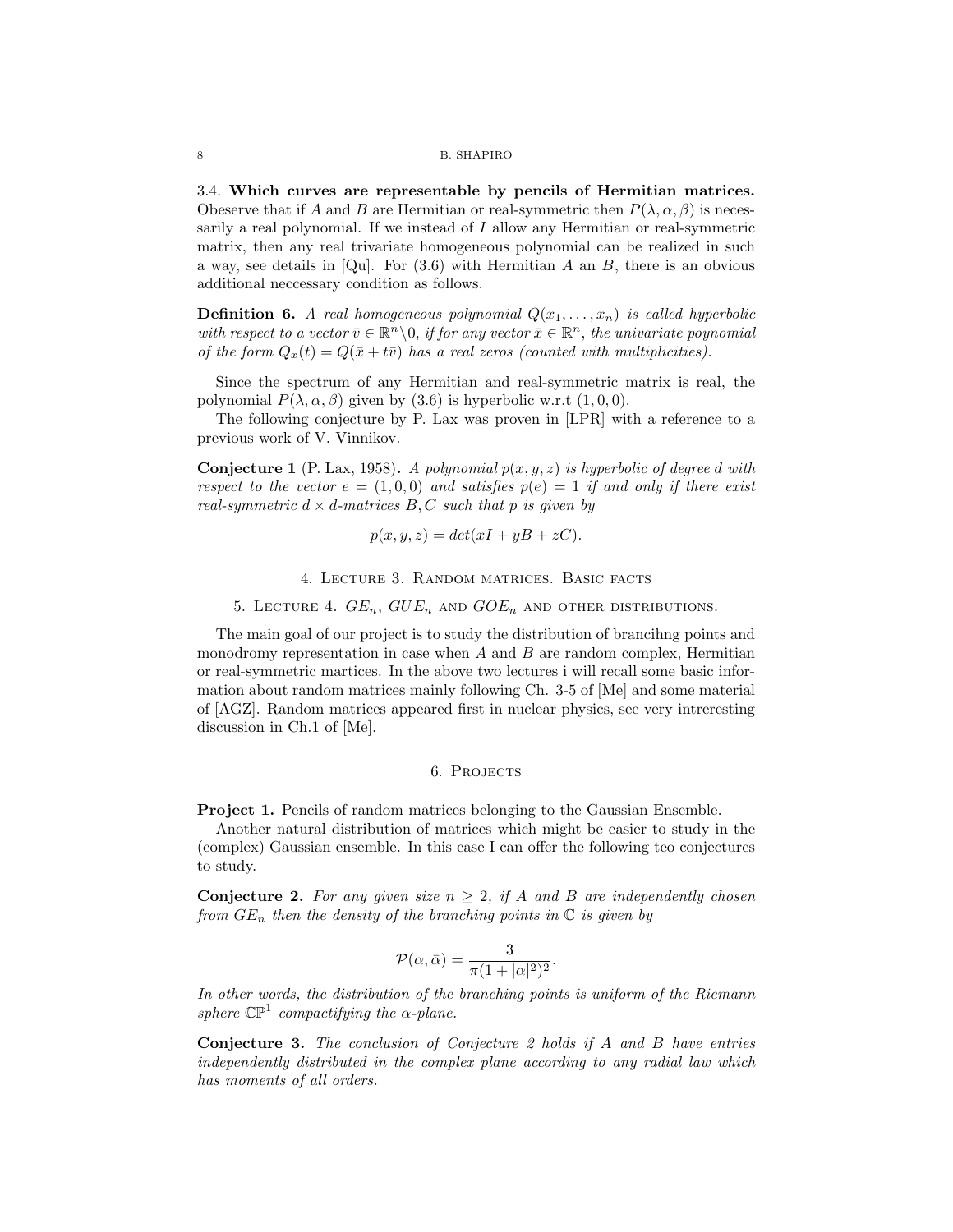Project 2. Pencils of Hermitian matrices.

Consider pencil  $(1.1)$  with Hermitian A and B of size n. We say that the pair  $(A, B)$  is weakly generic if  $A + \alpha B$  has simple spectrum for all real  $\alpha$ . One can easily prove that for any weakly generic pair  $(A, B)$  its level crossing set  $\mathcal{B}_{\mathcal{P}} \subset \mathbb{C}$ consists of  $n(n-1)$  points counting multiplicities are given as the zero set of a real polynomial in  $\alpha$ , i.e., it consists of complex-conjugate pairs. Thus there are  $\binom{n}{2}$ points of  $\mathcal{B}_{\mathcal{P}}$  lying in the upper (lower) halfplane. We say that a weakly generic pair  $(A, B)$  is *strongly generic* if additionally the real parts of all level crossing points in the upper halfplane are distinct. Let us order them from left to right, i.e.,  $\mathcal{B}_{\mathcal{P}} = \left\{ \alpha_1, \alpha_2, \ldots, \alpha_{\binom{n}{2}} \right\}$ . To each level crossing point  $\alpha_j$  we can associate a transposition obtained as follows. Observe that if  $\alpha$  is real the spectrum of  $A + \alpha B$ is real and simple. Associate to  $\alpha_i$  the following closed loop starting and ending at  $\Re \alpha_j \in \mathbb{R}$ . One moves along the vertical segment connecting  $\Re \alpha_j$  and  $\alpha_j$ , stops slightly below  $\alpha_j$ , then runs counterclockwise over a small circle centered at  $\alpha_j$  and finally returns back moving vertically down. As a result one gets a transposition of two points of spectrum corresponding to  $\Re \alpha_j$ . Since there is no monodromy of the spectrum over the whole real axis, we obtain an ordered sequence of  $\binom{n}{2}$ transpositions  $(\sigma_1, \sigma_2, \ldots, \sigma_{\binom{n}{2}})$ . One can observe that their product is the inverse permutation, i.e.,

(6.1) 
$$
\prod_{j=1}^{\binom{n}{2}} \sigma_j = (n, n-1, \dots, 1).
$$

Similar situation occurs in the study of sorting networks where additionally all transpositions are assumed to be simple, i.e., interchanging neighboring entries, see e.g., [AHRV]. In the above set-up however occurring transpositions are not supposed to be simple.

Natural questions one can ask in this situation are:

a) Is it possible to count the number of sequences of  $\binom{n}{2}$  transpositions which generate  $S_n$  and satisfy (6.1)?

b) Can any such sequence be realized as the sequence associated with a pencil of Hermitian matrices?

c) Is it possible to count/enumerate connected components in the space of all strongly generic pairs  $(A, B)$ ? If 'yes' what is the adjacency diagram of these components? How many components have the same given sequence  $(\sigma_1, \sigma_2, \ldots, \sigma_{\binom{n}{2}})$ ? Remark. Some of these problems might be difficult, but there is a plenty of possible modifications of the latter questions.

While studying pencils (1.1), we use stochastic approach. In other words, we study the distribution of points in the level crossing set assuming that A and B are random matrices chosen independently from some known ensemble. (In a different setting a similar approach can be found in [GP].) The most natural from the physics point of view is to assume that  $A$  and  $B$  and indepedently chosen from the Gaussian Unitary ensemble of matrices of a given size  $n$ .

**Problem 2.** For any given size  $n \geq 2$ , if A and B are independently chosen from  $GUE_n$ , what is the density of the branching points in  $\mathbb{C}$ ?